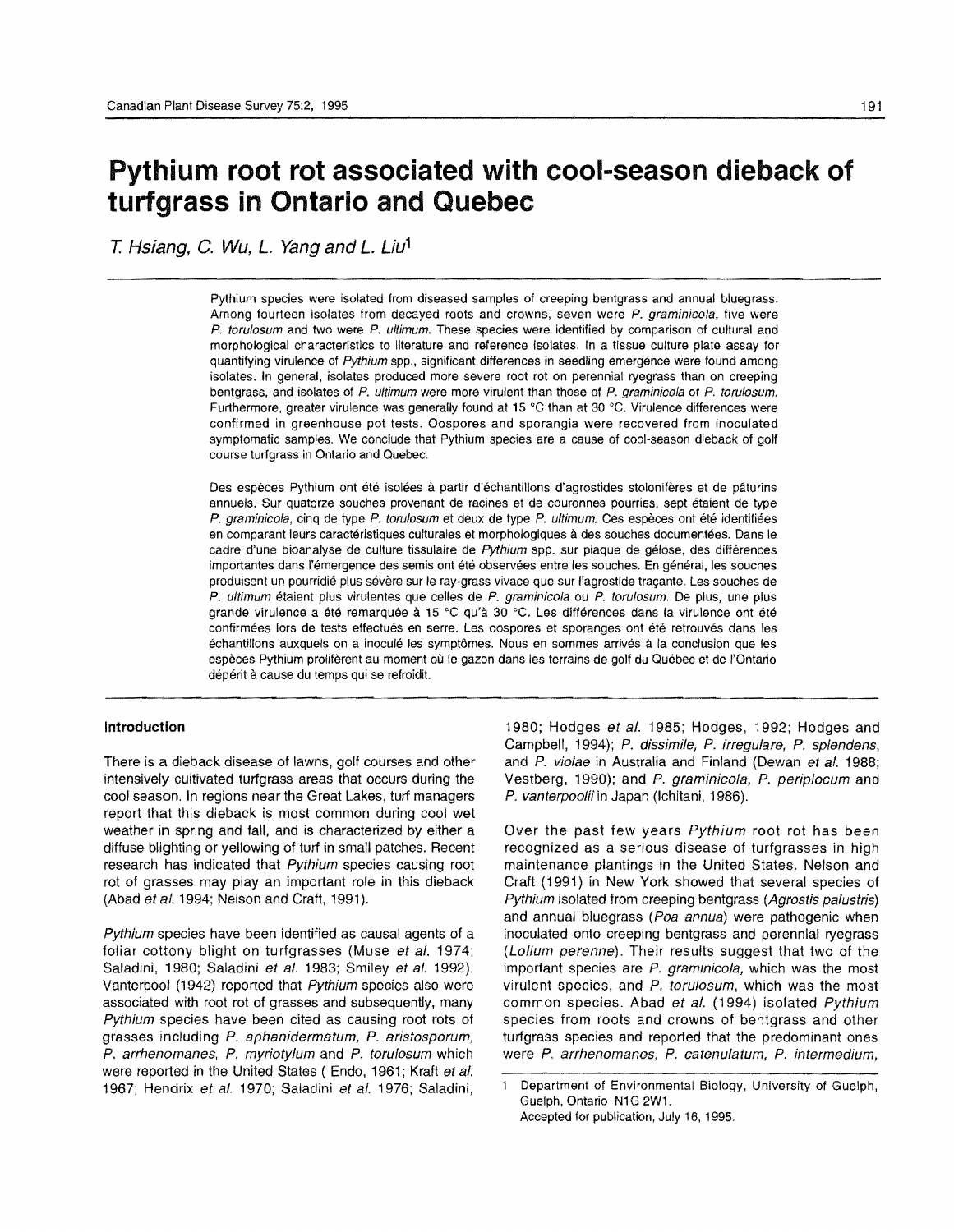P. oligandrum, P. periilum, P. torulosum and P. vanterpoolii. They collected 264 turfgrass isolates of 33 Pythium species in North Carolina over 2 years, and found 8 highly virulent and 9 moderately virulent species.

Cool weather dieback problems have been observed on golf courses in regions near the Great Lakes, but north of the Great Lakes little is known of the identity of the causal organisms or whether Pythium species are associated with root rot of turfgrass. This study was undertaken to determine the cause of cool weather dieback in Ontario and Quebec, to identify Pythium species from turf roots and crowns, and to study their pathogenicity. Isolates from New York, North Carolina and Virginia, USA were also used in this study.

## Materials and methods

## Recovery and identification of Pythium species

Samples of diseased turfgrass from creeping bentgrass and annual bluegrass putting greens were collected from different locations in Ontario and Quebec. The diseased plants were rinsed thoroughly under running tap water. The roots and crowns were cut into 1-3 cm long pieces, and dried on paper towels. The tissue pieces were placed in petri dishes on the surface of Pythium-selective corn meal agar media (CMA) amended with 10 mg pimaricin, 200 mg vancomycin and 100 mg pentachloronitrobenzene per litre following Tsao and Ocana (1969). After 48-72 hours at 20- 25°C, emerging hyphal tips at the colony margin were transferred to fresh unamended CMA media, and incubated at room temperature. Only 1 isolate per sample was retained (Table 1).

To induce formation of asexual and sexual reproductive structures, one plug (5 mm diameter) from a colony growing on amended or unamended CMA was placed on a fresh water agar (WA) plate. Several 2-4 cm long pieces of autoclaved creeping bentgrass leaves were placed in contact with the plug. The inoculated plates were incubated in the dark at 22-25°C. Sporangia, oogonia, antheridia and oospores were observed during 4 to 10 days of incubation. Identification to species was based on the monograph of Plaats-Niterink (1981). Reference isolates of Pythium species from three laboratories (Table 1) served as standards to confirm the identifications. We are grateful for the New York state isolates provided by E. Nelson (Cornell University, Ithaca, New York), North Carolina and Virginia isolates from L. Lucas (North Carolina State University, Raleigh, North Carolina) and the Quebec isolates from R. Belanger (University of Laval, Quebec City, Quebec).

# Pathogenicity and virulence tests

The procedure described by Nelson and Craft (1991) was used to assay pathogenicity and virulence of Pythium

isolates. Tissue culture plates with 24 wells (16-mm diam) were used in the assays. Sterilized fine sand (0.5 g) was added to each well. An agar disk (5-mm diam) cut from the edge of a growing culture was then placed on the sand, and covered by an additional 2.5g of sand. Each well was watered (0.75 mL) and seeded with creeping bentgrass (A. palustris) or perennial ryegrass (L. perenne), and another 0.5 g of sand was layered over the seeds. Wells also were inoculated with CMA plugs as control treatments and with other pathogenic isolates from other sources (Table 1). The plates were all enclosed in a plastic box lined with moistened paper towelling and incubated at either 15°C or 30°C under constant light. After 4 days, the wells were rated on a scale of 0 to 5 (Nelson and Craft 1991) where  $0 =$  no disease and  $5$  = seedlings necrotic or not emerged. The experiment was arranged in a randomized complete block design with three replicates. An analysis of variance with SAS® version 6.04, procedure ANOVA at  $p=0.05$ , was used to estimate significant differences among the treatments. When significant treatment effects were found, separation of means was done by the test of Least Significant Difference  $(LSD, p=0.05)$ .

The procedures of Nelson and Craft (1991) for assaying pathogenicity of Pythium isolates in a greenhouse were modified to test our isolates. Creeping bentgrass was grown for two to three weeks in a mixture of Pro-Mix, Turface and Perlite (1:1:1) in 10-cm diam plastic pots. Pythium inoculum of the isolates tested (Table 1) was prepared by incubating cultures in moistened sterilized chicken scratch (mixed grains from Waterloo-Oxford Cooperative) for 2 to 3 weeks at room temperature. For inoculation, the plants were lifted from the pots, and the roots and soil were cut horizontally 1 2 cm below the surface. The lower part of the root mass plus soil was returned to the pot,  $3-4$  cm<sup>2</sup> of inoculum was spread on the surface, and sod replaced over the inoculum, After two weeks of daily watering, the root systems of symptomatic turf were examined for the presence of sporangia and oospores. Four root samples per pot were plated onto the amended CMA media to attempt recovery of the inoculated isolates, and thus complete Koch's postulates, The greenhouse tests were arranged in a randomized complete block design with three replicates. Data was analyzed statistically by the same method used for the tissue culture plates assays.

#### Results and discussion

# Pythium species isolated from roots and crowns of turfgrass

Single isolates of Pythium were recovered on selective amended CMA medium from each of 14 samples of decayed roots and crowns of turfgrass from Ontario and Quebec (Table 1). Pythium graminicola was isolated from 7 samples,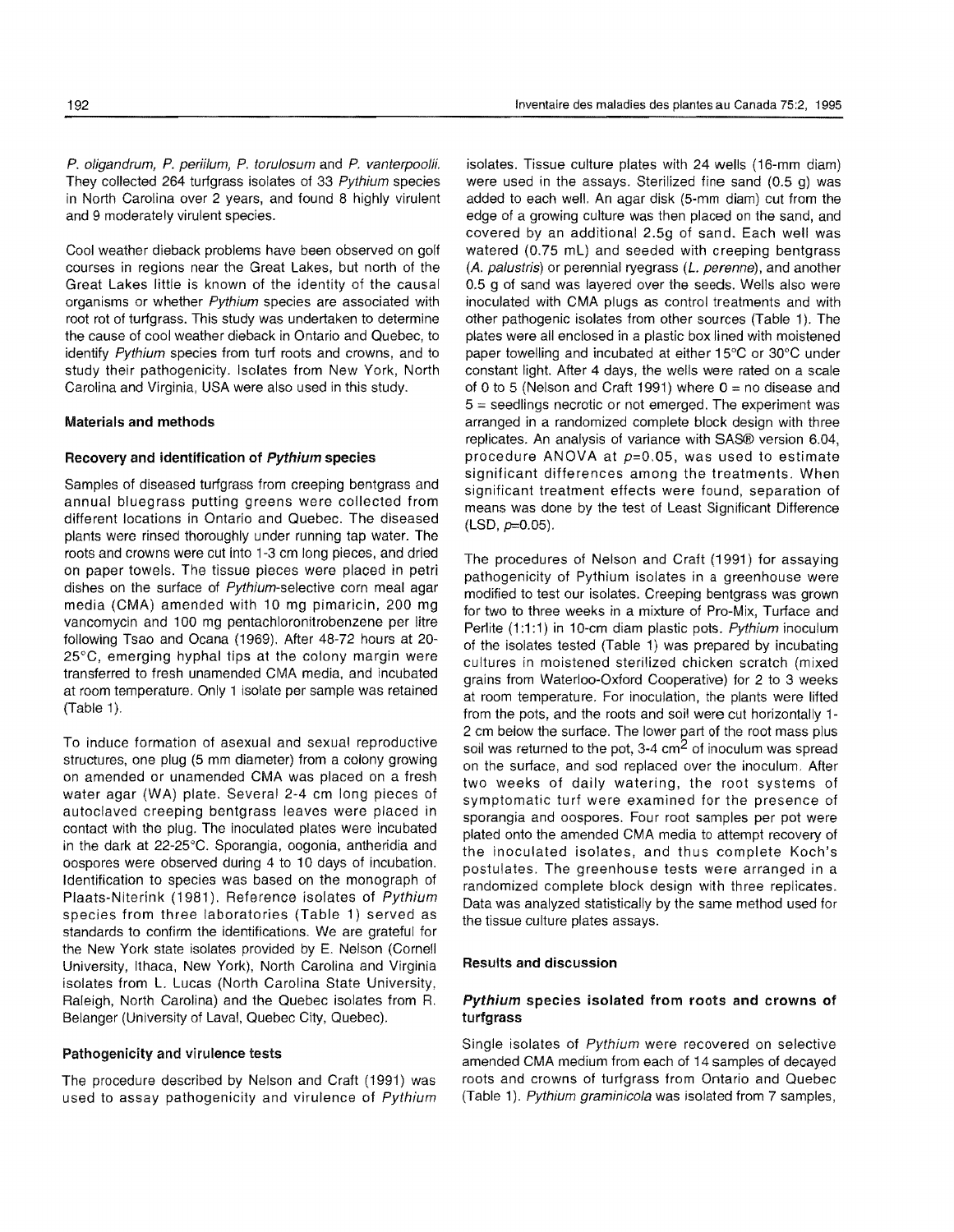P. torulosum from 5 and P. ultimum from 2. Diseased tissues from 7 other sites in Ontario were free of Pythium after 2-5 days of incubation on the amended CMA media. The anthracnose pathogen (Colletotrichum graminicola), which is suspected to be a cause of cool-season dieback (personal communications with J. Skorulski, United States Golf Association, Palmer, Massachusetts and E. Nelson, Cornell University, Ithaca, New York,) was not observed on incubated tissues.

#### **Morphological identification of Pythium species**

Sporangium formation among isolates occurred usually within 2-3 days on grass leaves in contact with the cultures, and most isolates produced abundant oospores on the leaves within 10 days. Zoospores were occasionally observed in grass agar cultures at 22-25°C. Pythium graminicola produced inflated sporangia that were branched, forming irregular toruloid complexes. Pythium torulosum also produced inflated sporangia, but these were tuberous with branched swellings. Both species produced plerotic oospores; however oospores of P. graminicola were much bigger than those of P. torulosum. The size and shape of sporangia, oogonia, antheridia and oospores of P. ultimum isolated from turf roots were in agreement with the descriptions in the literature (van der Plaats-Niterink, 1981) and were similar to the confirmed isolates obtained from other laboratories.

## **Virulence of pythium species to creeping bentgrass and perennial ryegrass in culture**

Symptoms induced by Pythium species in tissue culture plate assay included mainly necrotic roots and lack of seedling emergence. During the course of this experiment, there was no evidence of cross contamination among wells. Control wells, scattered between the inoculated wells, showed no signs of disease. After the conclusion of the experiment (10 days), mycelium was observed to cross between wells. Symptoms induced by Pythium isolates in the greenhouse experiment showed chlorosis of the foliage, followed by wilting and necrosis of individual plants. In advanced stages, individual plants matted together on the surface of the pots to form necrotic clumps of turf. In both experiments, roots were extensively discoloured and sporangia and oospores were found in the cortex of diseased roots. The Pyfhium species used to inoculate the plants were readily reisolated from the diseased roots.

All Pythium isolates tested in this study were damaging to seeds and seedlings of creeping bentgrass or perennial ryegrass (Table 1). Most isolates of P. graminicola and P. torulosum were more virulent at 15°C than at 30°C. The two Ontario isolates of P. ultimum differed in pathogenicity. Significant differences were also found in virulence of P. graminicola and P. torulosum on perennial ryegrass and creeping bentgrass, and most isolates produced more severe root rot on perennial ryegrass than on creeping bentgrass. The virulence in our tests of reference isolates from other laboratories showed similar results to those previously reported. Compared to virulence levels of reference isolates from other laboratories, most of our Pythium isolates were moderately to weakly virulent.

The three Pythium species isolated from diseased plants in this study, P. graminicola, P. torulosum and P. ultimum, have been reported previously as causing foliar diseases of turfgrasses (Smith, 1989; van der Plaats-Niterink, 1981). The most frequently isolated species in this study was P. graminicola. Although P. graminicola is well-known as a causal agent of foliar or cottony blight on turfgrass (Ichitani et al. 1986; Muse et al. 1974; Saladini et al. 1976, 1983), it was not until 1991 that the role of this species as a root-rotting pathogen of turfgrass was definitely confirmed through comparative pathogenicity tests by Nelson and Craft (1991) and later by Abad et al. (1994). Nelson and Craft (1991) demonstrated that isolates of P. graminicola could cause root infection of both creeping bentgrass and perennial ryegrass at both low (13°C) and high (28°C) temperatures. The results of present study (Table 1) also affirmed the virulence of most Ontario turfgrass isolates of P. graminicola to creeping bentgrass (lab and greenhouse) and perennial ryegrass (lab).

Pythium torulosum was the second most frequent species isolated from diseased roots in this study. This species has also been reported in many other turfgrass disease surveys (Abad, 1990; Endo, 1961; Saladini, 1983; Abad, et al. 1994). Previous work showed that P. torulosum is weakly virulent on creeping bentgrass and avirulent on perennial ryegrass (Muse et al. 1974; Saladini, 1983; Abad, et al. 1994; Nelson and Craft, 1991); however, some isolates of P. torulosum in our study were moderately virulent to creeping bentgrass and perennial ryegrass at both low (15°C) and high (30°C) temperatures (Table 1). The greenhouse test also supported the pathogenicity of P. torulosum to potted creeping bentgrass (Table 1). The different findings of the current study from other studies indicates that more research needs to be done with P. torulosum on turfgrass.

Two isolates of P. ultimum were recovered, and one of them was virulent to perennial ryegrass at both the low and high temperatures and virulent to creeping bentgrass at the low temperature, whereas the other was virulent to perennial ryegrass only at the low temperature but virulent to creeping bentgrass at the both low and high temperatures (Table 1). This result suggests that P. ultimum may have a high degree of pathogenic variability and temperature preferences, but with such a small sample size, more research is needed.

From this study we conclude that P. graminicola, P. torulosum and P. ultimum can cause root rot of turfgrass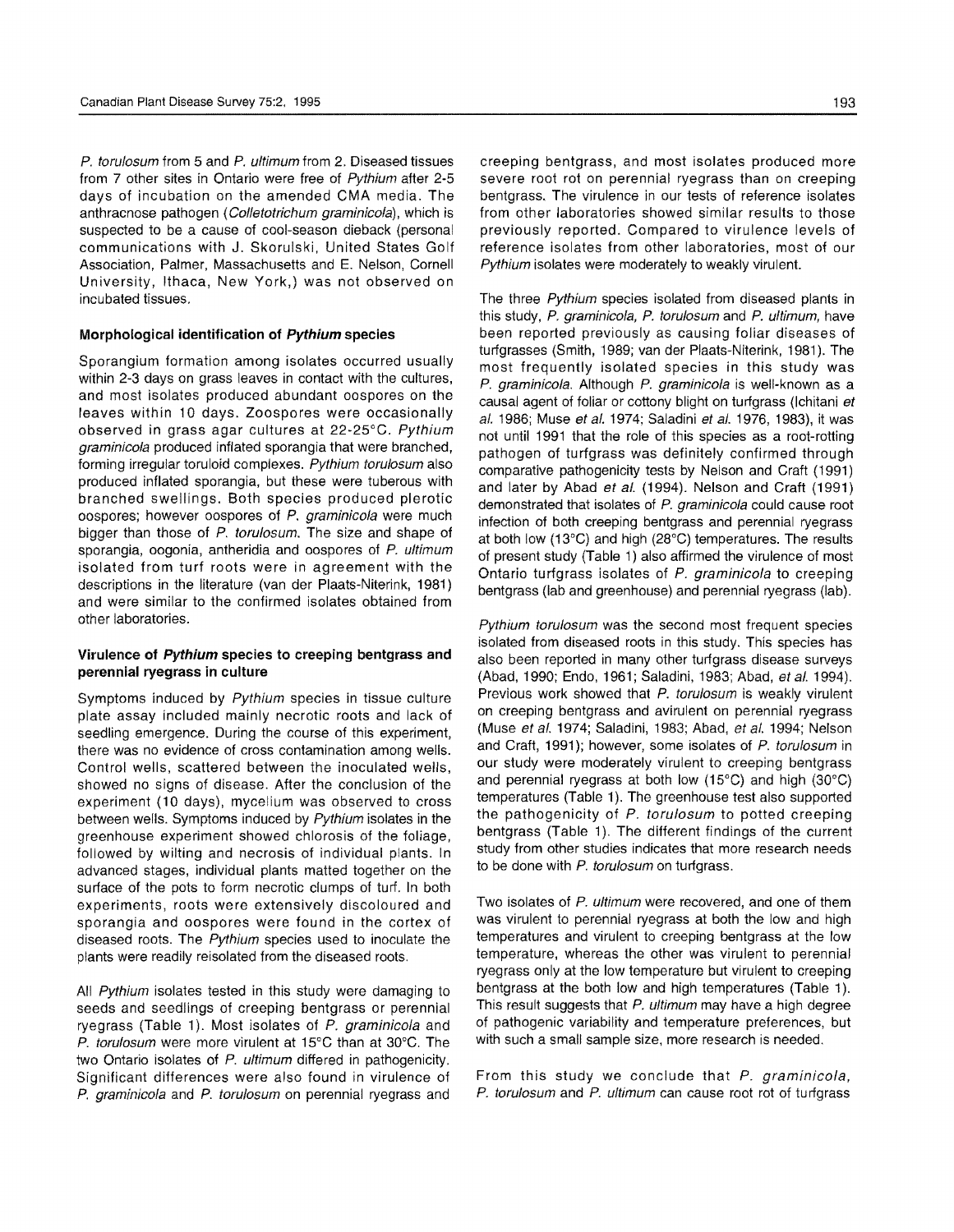in Ontario and Quebec. Undoubtedly more Pythium species from diseased turfgrass will be found with more extensive studies, and there are still some uncertainties about the biology and ecology of cool-season dieback of turfgrass.

# **Acknowledgements**

Funding for this study was provided by the Ontario Turfgrass Research Foundation, and the Ontario Ministry of Agriculture, Food and Rural Affairs Food Systems 2002 Pest Management Research Funding Program. We are also grateful for the cooperation of P. Charbonneau, M. Dykstra and the Ontario Turf Industry for providing samples of diseased turfgrass.

## **Literature cited**

- 1. Abad, Z.G. and Lucas, L.T. 1990. Pythium species identified from turfgrasses in North Carolina (Abstr.). Phytopathology 80:979.
- 2. Abad, Z.G., Shew, H.D. and Lucas, L.T. 1994. Characterization and pathogenicity of Pythium species isolated from turfgrass with symptoms of root and crown rot in North Carolina. Phytopathology 84:913-921.
- 3. Dewan, M.M. and Sivasithamparam, K. 1988. Pythium spp. in roots of wheat and ryegrass in Western Australia and their effect on root rot caused by Gaeumannomyces graminis var. tritici. Soil Biol. Biochem. 20:801-808.
- 4. Endo, R.M. 1961. Turfgrass diseases in southern California. Plant Dis. Rep. 45:869-873.
- 5. Hall, T.J., Larsen, P.O. and Schmitthenner, A.F. 1980. Survival of Pythium aphanidermatum in golf course turfs. Plant Dis. 64:1100-1103.
- 6. Hendrix, F.F. Jr., Campbell, W.A. and Moncrief, J.B. 1970. Pythium species associated with golf course turfgrasses in the south and southeast. Plant Dis. Rep. 54:419-421.
- 7. Hodges, C.F. and Coleman, L.W. 1985. Pythiuminduced root dysfunction of secondary roots of Agrostis palustris. Plant Dis. 69:336-340.
- 8. Hodges, C.F. 1992. Pathogenicity of Pythium torulosum to roots of Agrostis palustris in black-layered sand produced by the interaction of the cyanobacteria species Lyngbya, Phormidium, and Nostoc with Desulfovibroo desulfuricans. Can. J. Bot. 70:2193- 2197.
- 9. Hodges, C.F. and Campbell, D.A. 1994. Infection of adventitious roots of Agrostis by Pythium species at different temperature regimes. Can. J. Bot. 72:378-383.
- 10. Ichitani, T., Tani, T. and Umakoshi, T. 1986. Identification of Pythium spp. pathogenic on manila grass (Zoysia matrelia Merr.). Trans. Mycol. Soc. Jpn. 27: 41-50.
- 11. Kraft, J.M., Endo, RM. and Erwin, D.C. 1967. Infection of primary roots of bentgrass by zoospores of Pythium aphanidermatum. Phytopathology 57:86-90.
- 12. Muse, R.R., Schmitthenner, A.F. and Partyka, R.E. 1974. Pythium spp. associated with foliar blighting of creeping bentgrass. Phytopathology 64:252-253.
- 13. Nelson, E.B. 1990. Pythium complex spreads. North. Turf. Mgt. 1:1,38.
- 14. Nelson, E.B. and Craft, C.M. 1991. Identification and comparative pathogenicity of Pythium spp. from roots and crowns of turfgrasses exhibiting symptoms of root rot. Phytopathology 81:1529-1536.
- 15. Saladini, J.L. 1980. Cool versus warm season Pythium blight and other related Pythium problems. Pages 37-*39* in: Advances in Turfgrass Pathology. P.O. Larsen and B.G. Joyer, (Eds.). Harcourt Brace Jovanovich, Duluth, MN.
- 16. Saladini, J.L., Schmitthenner, A.F. and Larsen, P.O. 1976. A Study of Pythium species associated with Ohio turfgrasses: their prevalence and pathogenicity. Proc. Am. Phytopath. Soc. 4:229-230.
- 17. Saladini, J.L., Schmitthenner, A.F. and Larsen, P.O. 1983. Prevalence of Pythium species associated with cottony-blighted and healthy turfgrasses in Ohio. Plant Dis. 67:517-519.
- 18. Smiley, R.W., Dernoeden, P.H. and Clarke B.B. 1992. Compendium of turfgrass diseases. American Phytopathological Society, St. Paul. MN.
- 19. Smith, J.D., Jackson, N. and Woolhouse, A.R 1989. Fungal diseases of amenity turfgrasses. 3rd ed. Routledge, Chapman & Hall, New York, NY.
- 20. Taso, P.H. and Ocana, G. 1969. Selective isolation of species of Phytophthora from natural soils on a improved antibiotic medium. Nature (London) 223:636-638.
- 21. van der Plaats-Niterink, A.J. 1981. Monograph of the genus Pythium. No.21 in: Studies in Mycology, Centraalbureau voor Schimmelcultures, Baarn Inst. Royal Neth. Acad. Sci. Lett.
- 22. Vanterpool, T.C. 1942. Pythium root-rot of grasses. Sci. Agric. 22:674-687.
- 23. Vestberg, M. 1990. Occurrence and pathogenicity of Pythium spp. in seedling roots of winter rye. J. Agric. Sci. Fin!. 62:275-284.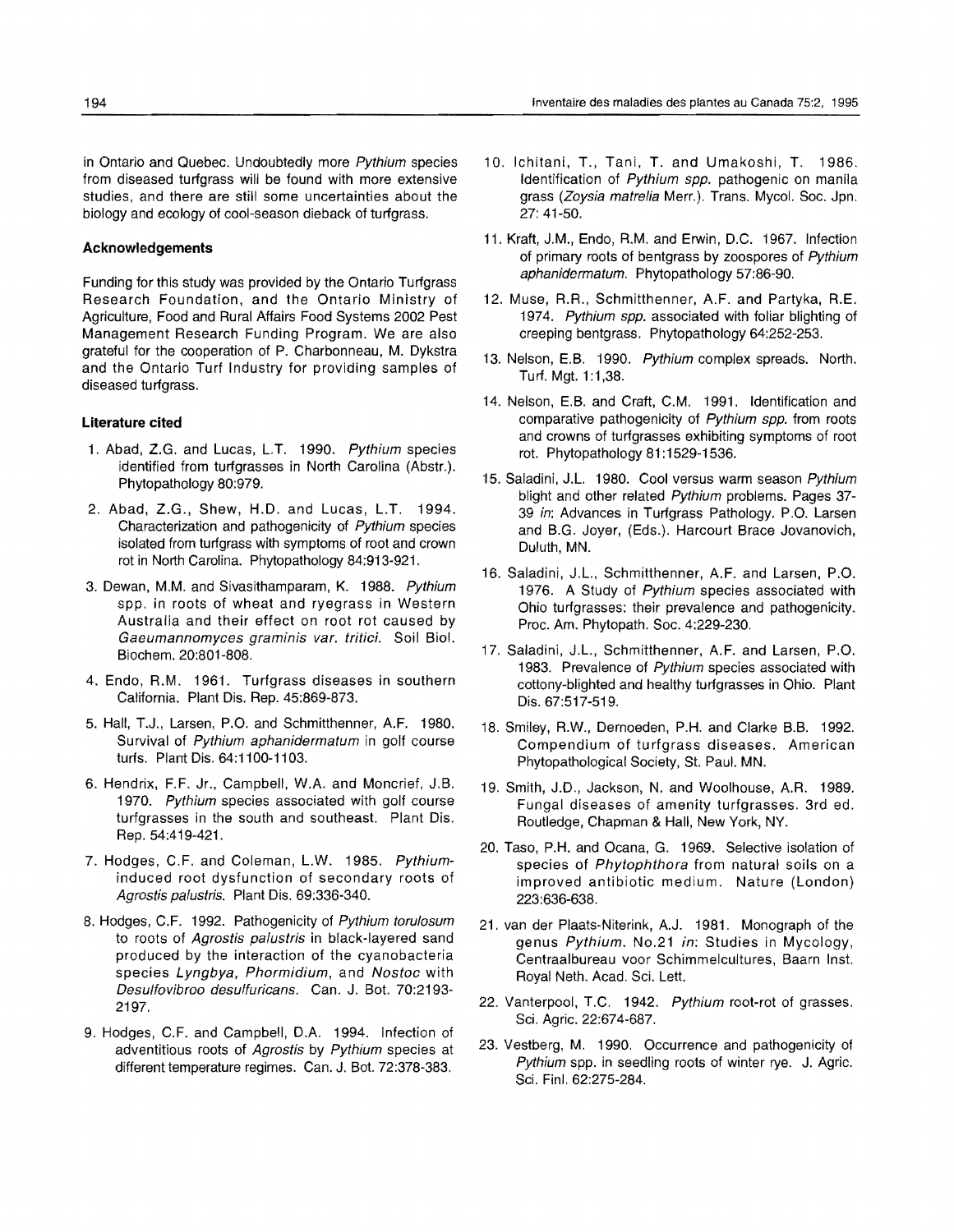| Pythium species    | Isolate<br>number | <b>Sources</b>          | Disease Rating <sup>T</sup> |                |                    |                |            |
|--------------------|-------------------|-------------------------|-----------------------------|----------------|--------------------|----------------|------------|
|                    |                   |                         | Perennial Ryegrass          |                | Creeping Bentgrass |                |            |
|                    |                   |                         | $15^{\circ}$ C              | $30^{\circ}$ C | $15^{\circ}$ C     | $30^{\circ}$ C | Greenhouse |
| P. graminicola     | PRR-6             | Schenectady, New York   | 3.7                         | 4.7            | 5.0                | 5.0            | 5.0        |
|                    | PRR-9             | Ithaca, New York        | 4.7                         | 3.3            | 5.0                | 5.0            | 5.0        |
|                    | <b>PRR-42</b>     | Rochester, New York     | 4.3                         | 1.7            | 5.0                | 3.0            | <b>NT</b>  |
|                    | 94393             | Windsor, Ontario        | 1.7                         | 0.3            | 4.3                | 0.7            | 2.0        |
|                    | 94394             | Windsor, Ontario        | 2.3                         | 0.7            | 1.3                | 1.0            | 1.3        |
|                    | 94077             | Allandale, Ontario      | 3.0                         | 2.3            | 2.3                | 0.7            | 1.3        |
|                    | 94078             | Guelph, Ontario         | 4.0                         | 1.3            | 2.7                | 0.3            | 1.7        |
|                    | 94081             | Smiths Falls, Ontario   | 2.0                         | 2.0            | 0.7                | 3.0            | 2.3        |
|                    | 94083             | Lachute, Quebec         | 2.7                         | 2.7            | 4.0                | 2.3            | 3.3        |
|                    | 94084             | Aylmer, Quebec          | 2.3                         | 2.3            | 1,7                | 2.7            | 2.7        |
| P. torulosum       | <b>PRR-1S</b>     | Ithaca, New York        | 1.0                         | 2.0            | 1.0                | 0.0            | 1.3        |
|                    | PRR-3S            | Ithaca, New York        | 1.3                         | 1.3            | 3.3                | 1.0            | NT         |
|                    | <b>PRR-59</b>     | Albany, New York        | 1.0                         | 1.3            | 1.0                | 0.7            | 0.7        |
|                    | 94079             | Smiths Falls, Ontario   | 2.0                         | 0.7            | 1.3                | 1.3            | 1.7        |
|                    | 94080             | Smiths Falls, Ontario   | 2.3                         | 1.7            | 2.3                | 1.3            | 1.3        |
|                    | 94082             | Lachute, Quebec         | 4.0                         | 2.0            | 2.7                | 2.3            | 2.7        |
|                    | 94085             | Janetville, Ontario     | 1,7                         | 1.7            | 0.7                | 2.3            | 2.3        |
|                    | 94086             | Janetville, Ontario     | 2.3                         | 1.3            | 2.7                | 2.0            | 2.7        |
| P. ultimum         | 94005             | Quebec City, Quebec     | 5.0                         | 4.3            | 4.7                | 4.0            | NT         |
|                    | 94391             | Windsor, Ontario        | 4.3                         | 3.7            | 1.3                | 0.3            | 1.3        |
|                    | 94392             | Windsor, Ontario        | 3.0                         | 1.0            | 1.3                | 3.0            | 3.7        |
| P. arrhenomanes    | 94002             | Robinson, Virginia      | 5.0                         | 5.0            | 5.0                | 5.0            | NT         |
| P. aphanidermatum  | 94001             | Catawba Co., N.Carolina | 4.0                         | 5.0            | 3.7                | 5.0            | 4.7        |
| Uninoculated check |                   |                         | 0.3                         | 0.3            | 0.0                | 0.0            | 0.3        |
| LSD $(p=0.05)$ **  |                   |                         | 1.1                         | 1.1            | 1.0                | 1.1            | 1.1        |

Table 1. Virulence of *Pythium* species to perennial ryegrass and creeping bentgrass at 15°C and 30°C in tissue culture plates, and to creeping bentgrass in greenhouse pots.

All isolates from the USA and P. ultimum from Quebec were used as reference isolates.

† Tissue culture plates at both 15 and 30°C were rated 7 days after inoculation, and greenhouse pots were rated 3 weeks after inoculation on a scale of 0-5, where O=healthy and 5=100% chlorotic or necrotic turf.

NT Not tested.

\*\* LSD (Least Significant Difference) tests were conducted after finding significant treatment effects in the Analysis of Variance  $(p=0.05)$ .